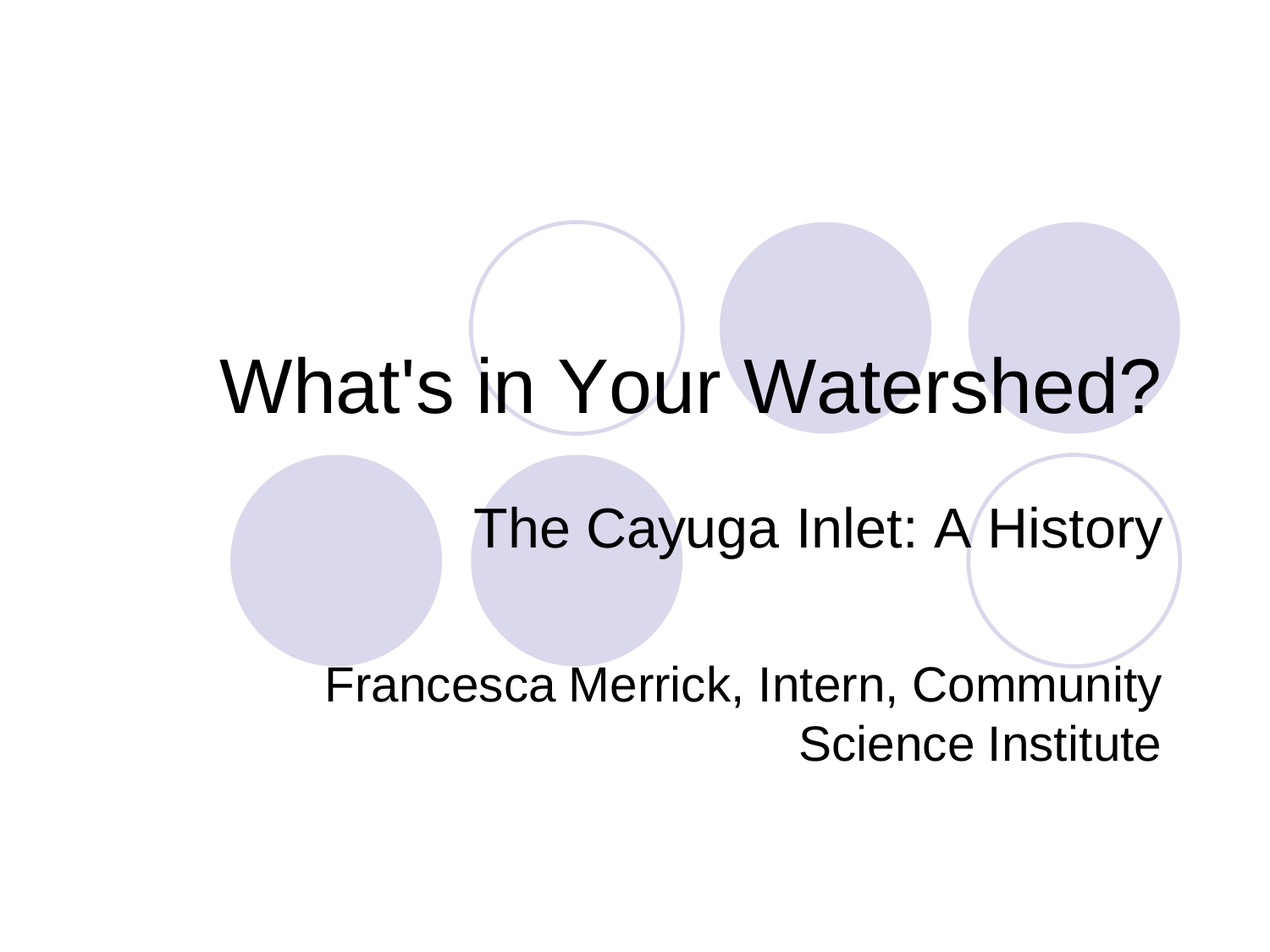# Current Day

QuickTime™ and a TIFF (Uncompressed) decompressor are needed to see this picture.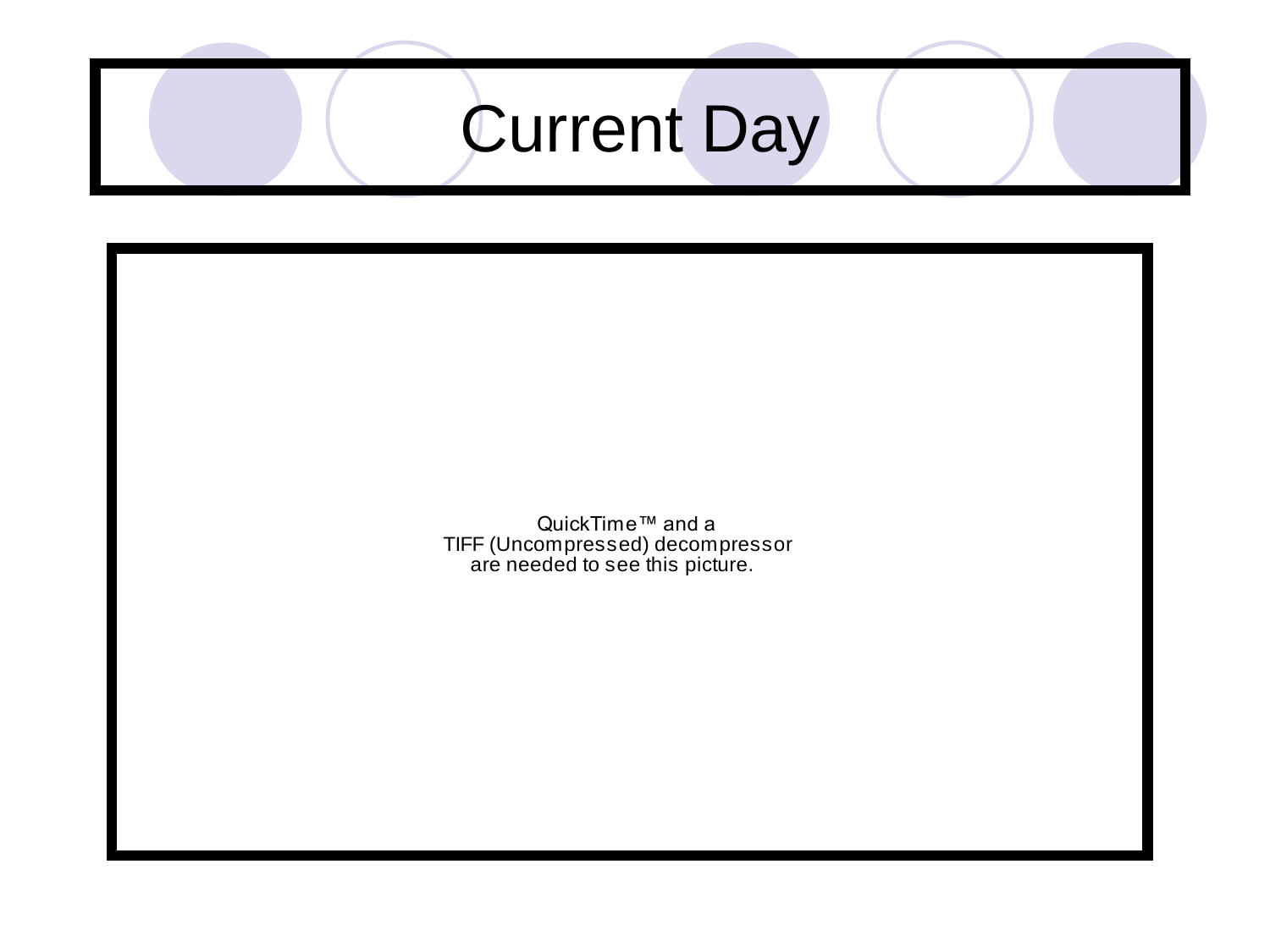# Timeline of the Cayuga Inlet

QuickTime™ and a TIFF (Uncompressed) decompressor are needed to see this picture.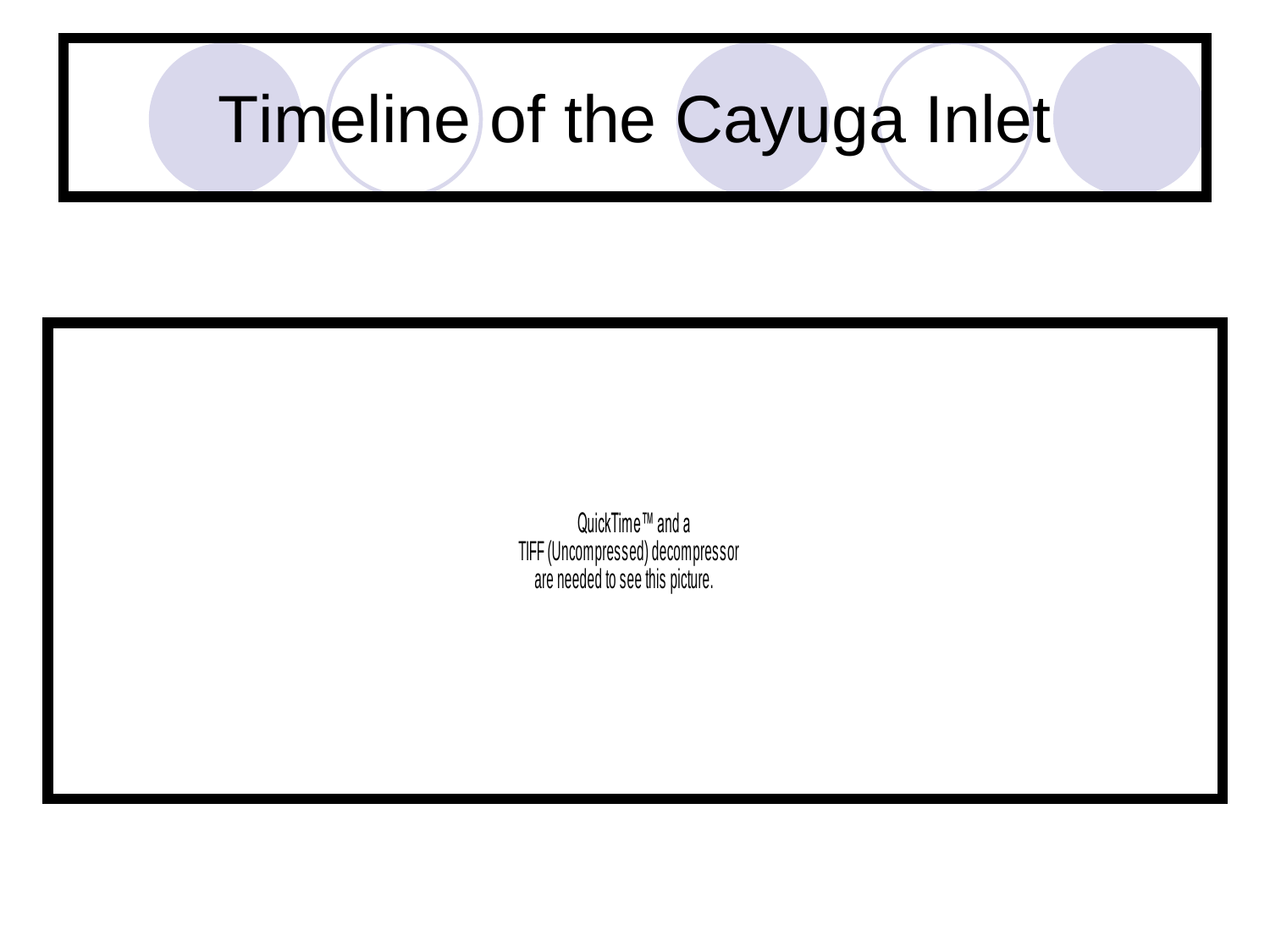

#### Coading Barge, Inlet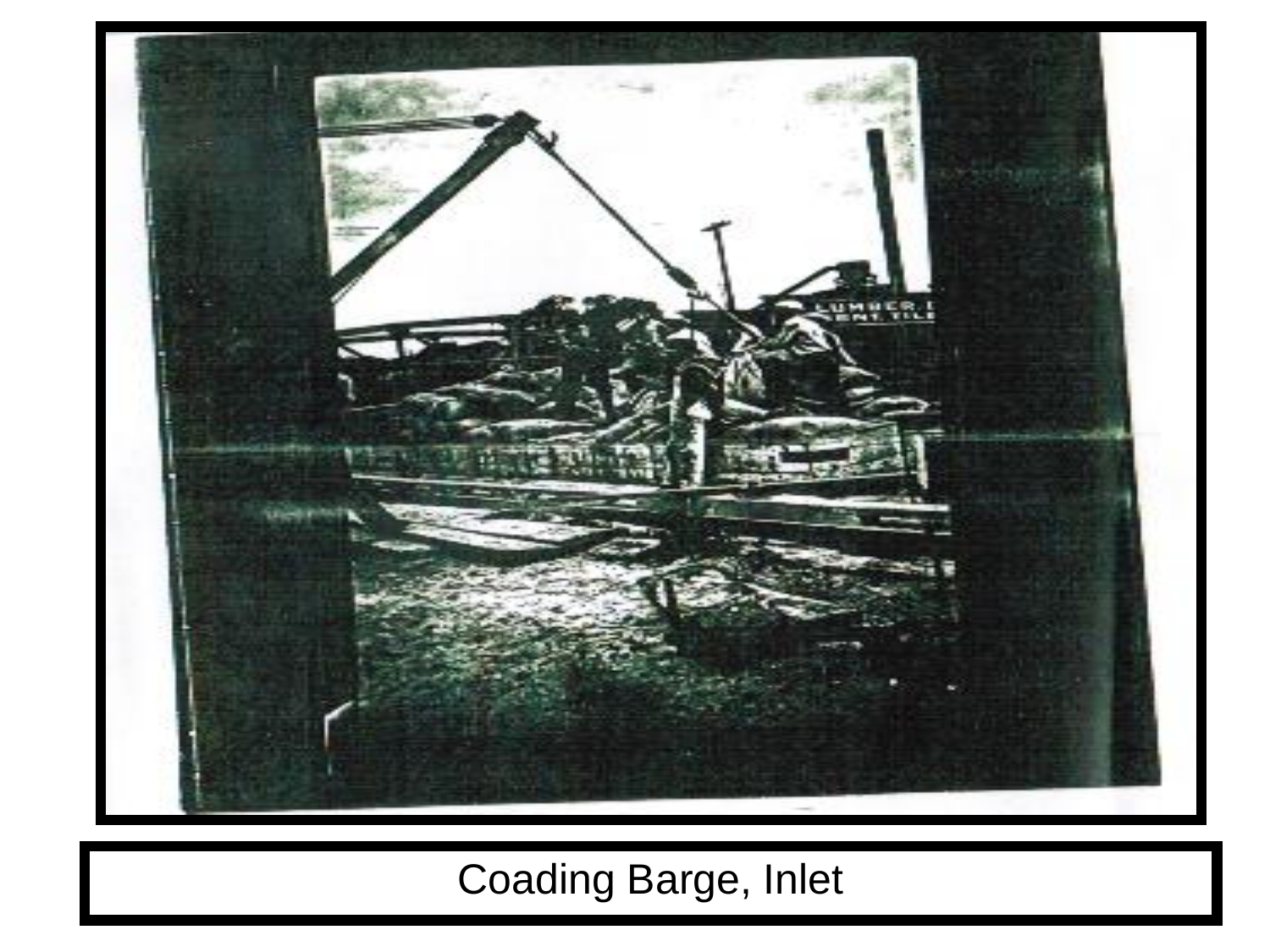

In the flood of 1935, Ithaca and its surrounding areas got over eight inches of rain in a span of twenty-four hours.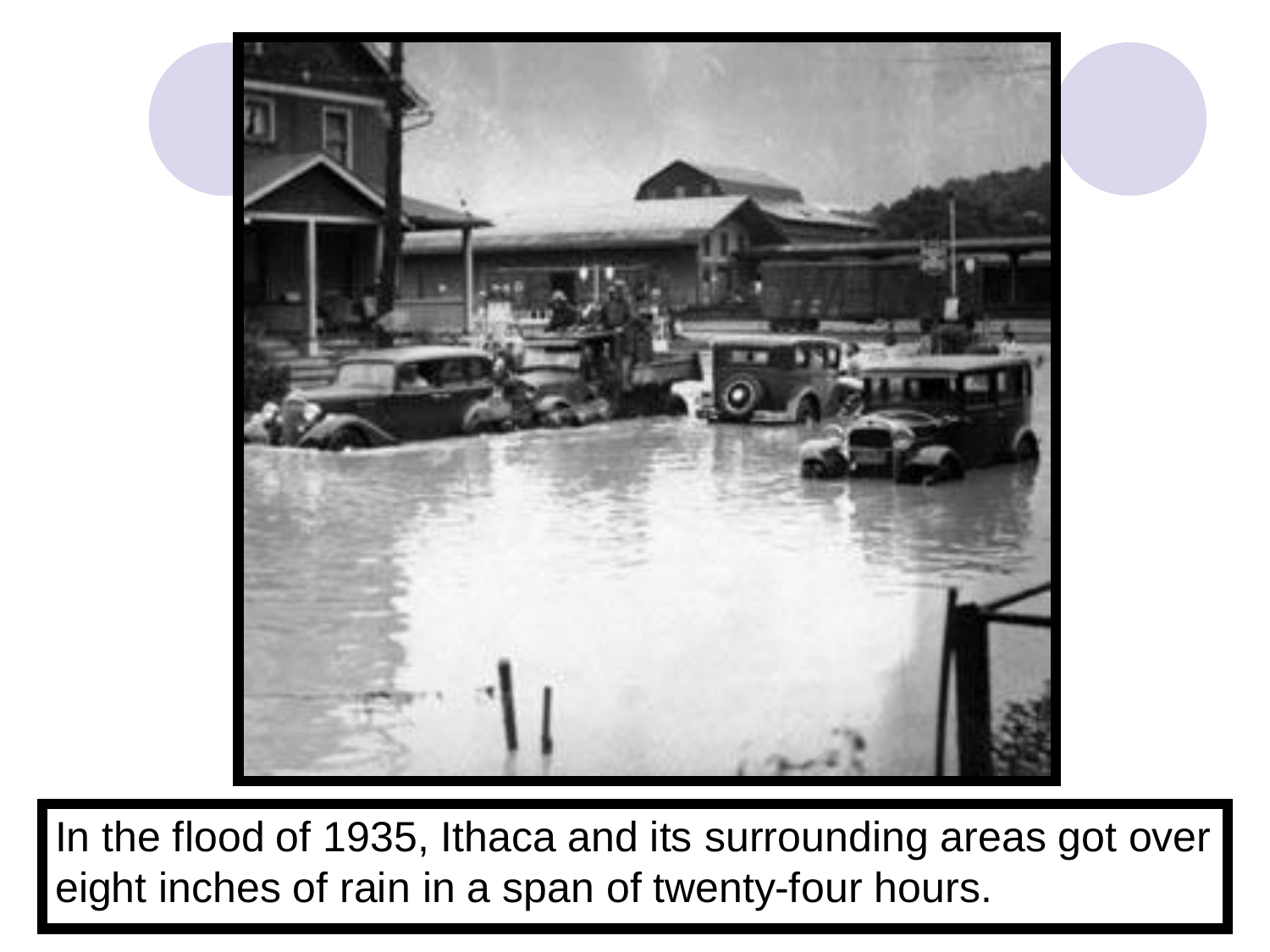

#### Trees planted along Cayuga Inlet (date unsure of: 1952 or before)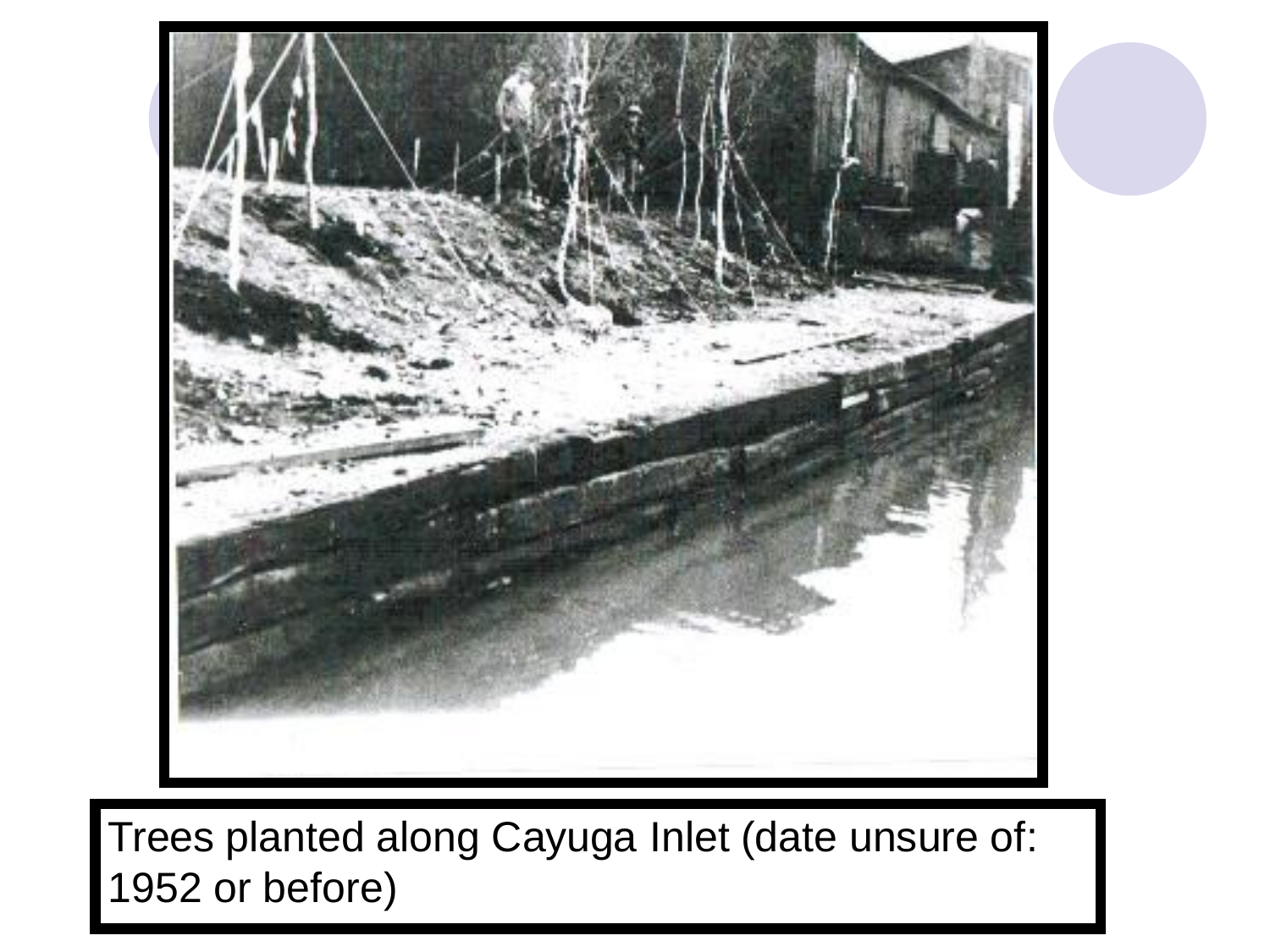

#### Dredging Flood Control Channel (date unknown)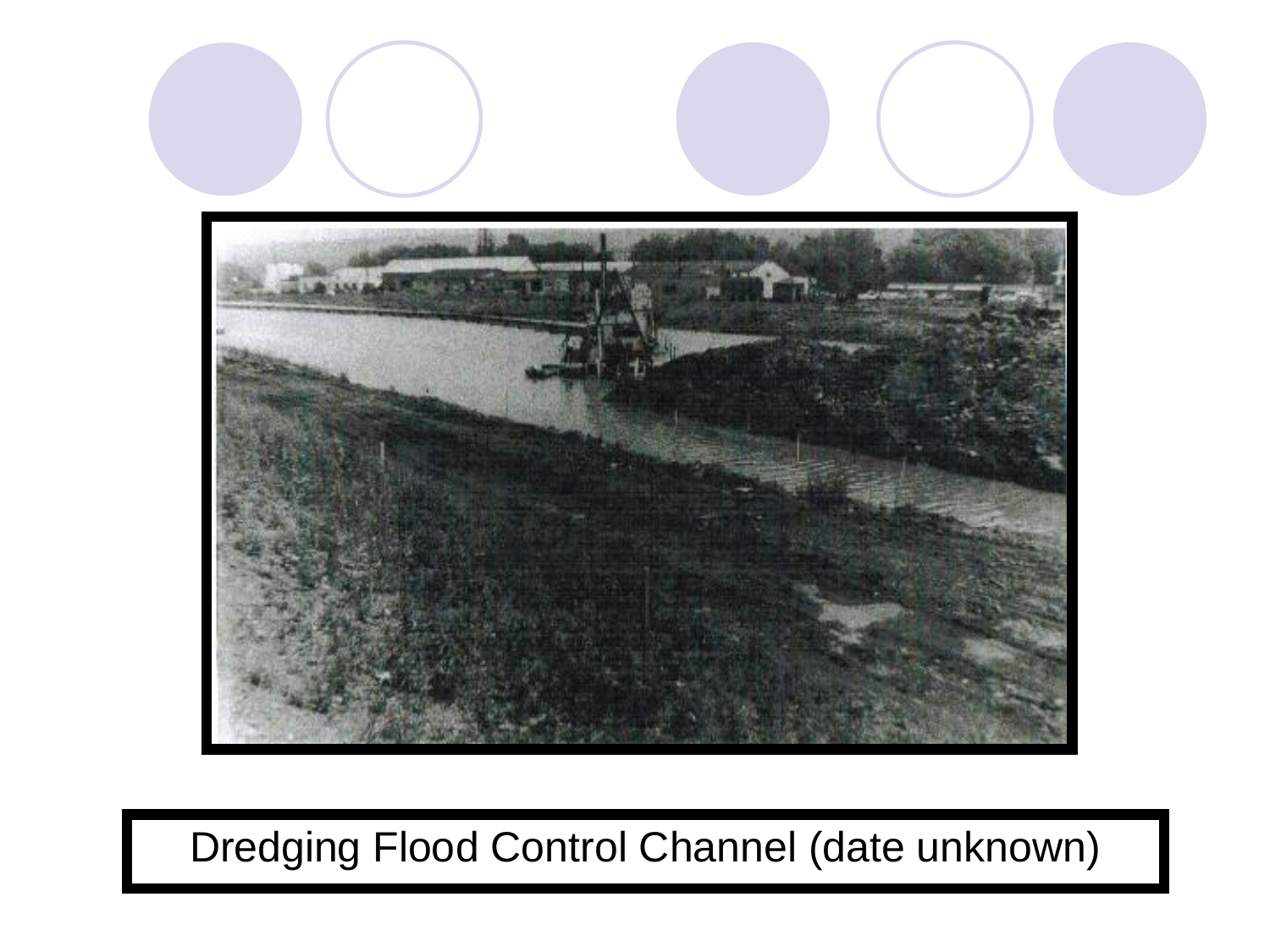## **Summary**

- The Cayuga Inlet was a major commercial way until the early 1900s.
- Barges started to disappear, replaced more and more by railroads.
- Use turned more recreational than industrial.
- City made efforts to beautify inlet, accumulating in the design of Cass Park.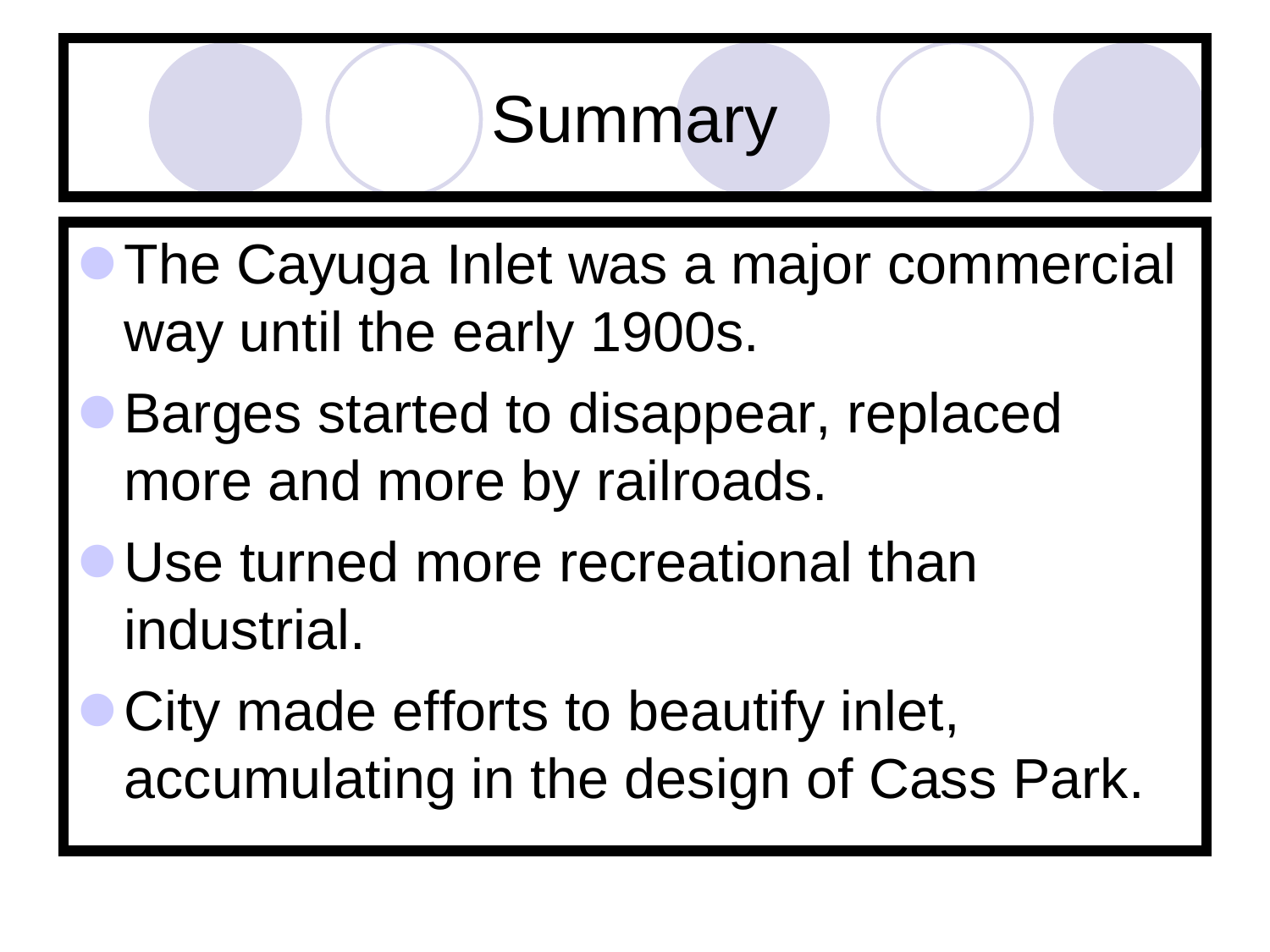A special thanks to:

# **The History Center**

For making much of this possible.